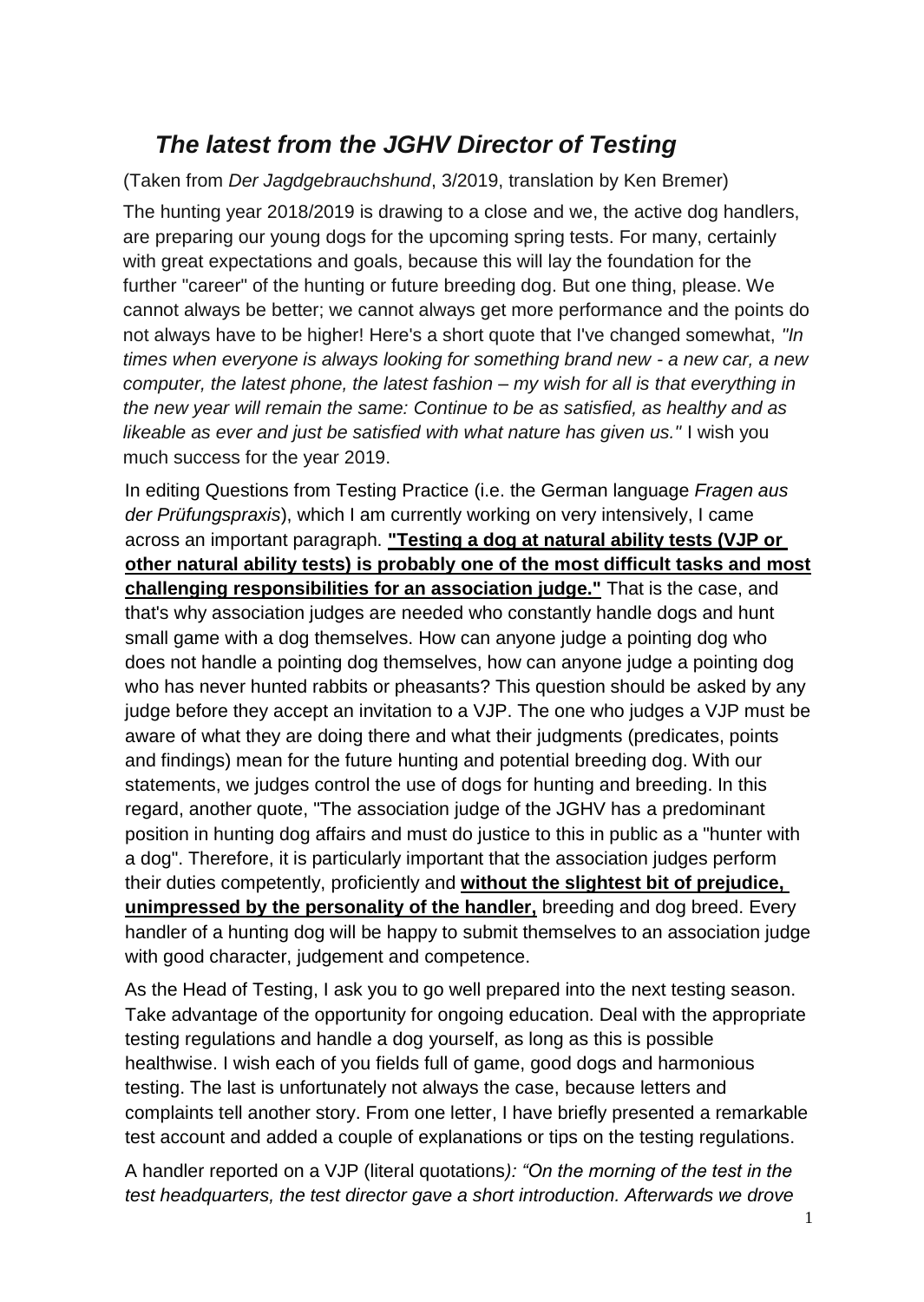*out to the testing grounds. Having arrived there, I was happy to hear the head judge share that we would now begin with a search to air out the dogs. After all dogs had been aired out, we were however surprised when the head judge of the group shared, how the dogs did, and this was followed by hard-nosed scoring of the dogs, though he noted that one might be able to improve their scores in the course of the test. As an example, I'd like to quote, how he appraised the preliminary evaluation of a dog in this group: "Your dog demonstrated fantastic quartering, briskly paced, expansive and already quite systematic, you can scarcely hope for anything better, you receive 9 points!".....*

It is absolutely correct to give all of the dogs an opportunity to air out. This shouldn't count as the search but as an opportunity for the dog to air out, and at the most, to give the judges a first impression about the dog. Every observation (positive or negative) should be noted, but these preliminary field searches should in no way be evaluated directly thereafter with predicates and points. It would make sense to possibly have a brief talk with tips for the handlers, but no more.

*....."We alerted the judges to the fact that a few seconds ago, seen by all, that a hare got up from its resting place and ran up the field. A perfect situation to do a hare track. But the judging group did not follow the suggestion of the handler but sent me with my dog to do a field search with quartering right up this very field on which the hare had run away. In doing this, gun sensitivity should be checked too."*

Of course, the progression of the test lies in the hands of the VR, but the one who doesn't take advantage of opportunities like these will be penalized at the end of the day and will still be searching for game in the evening.

*"Thereafter we searched from one plot of land to the next, as well as in an adjoining piece of forest without finding a single hare after 1.5 hours. The field marshal (Revierführer) was asked for advice. Thereupon we succeeded in getting each of our dogs onto a hare. On the way back, I was asked again to do a quartering search, and if the opportunity arose to test the dog's pointing ability. In a friendly manner, I pointed out to the head judge that I didn't want to search downwind with my young dog, but o.k., a search with the wind at our backs. It came as it had to come: my dog ran over a pheasant which flushed and flew off. "Not much progress with pointing either", I heard from the judge's group.*

In this paragraph the concept of a quartering search (Quersuche) is often mentioned. In the PO (test regulations) we read "**Search**". For the search the primary value is to be placed on the will to find game. At the same time, the search should be **diligent, expansive, brisk, persistent and adjusted to the terrain**. **A systematic search is not expected at the VJP**. This text passage doesn't say that the dog should quarter (from left to right or reversed), but that the search should be adjusted to the terrain (dividing up the space, correct approach to cover) and oriented to the direction of the wind. As much as possible, the dog should turn into the wind and in doing this show by the posture of its head and its use of nose that it wants to find game. Also, when hunting we only hunt in places where we have the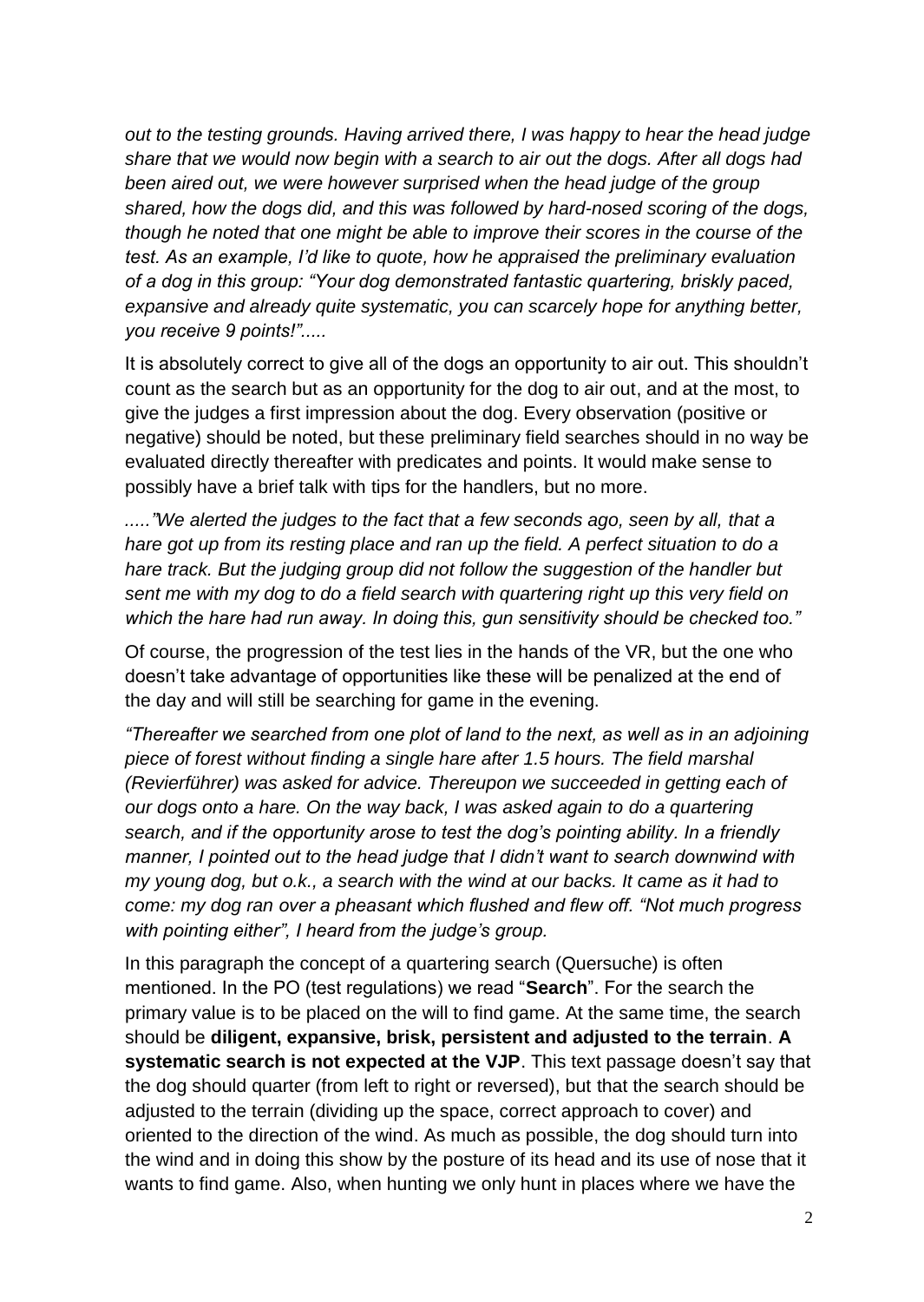greatest chance to find game. Why should the dog do otherwise at the test and on command run from one point to another? Search doesn't mean wild, breakneck, unfocused racing around the field!

*"Next, the field marshal again tried to bring us into contact with feathered game, so that pointing could be tested. My dog was sent to search und searched 90 minutes long in wheat, in the hedge and behind the hedge with temperatures about 28 C. (82.5 F.). The honorable judging committee did not agree where the game might be sitting, so that we constantly changed places. During this travail my dog pointed a dead fox, but this was later dismissed by the judges as "indicating scent" (Witterung anzeigen). After the other dogs were also unable to find game, we were summoned again to finally demonstrate the desired pointing. From a distance two pheasants were seen. Suddenly my dog was pointing, it took 10-15 seconds until we came closer. Then a pigeon flushed from the cover. The judges, who were about 5-6 m behind, explained that this was just scent from the pigeon droppings underneath and not real pointing. Mildly angered, I sent my dog into the hedge again. No one could see the dog and the sought-after pheasant not at all. A pheasant flushed. Whether my dog pointed or not, no one saw it. One of the judges was sure, however, the dog had overrun the pheasant and not pointed. It was regrettable that the third judge was so bad on foot that he had to sit down constantly and was always 100-200 meters behind what was happening."*

It is almost impossible to judge something like this based on a report, and the evaluation should lie in the hands of the judges involved. One can only judge something, however, if one has seen it. VR who are constantly far away from the action, whether it be for reasons of health or out of laziness, should ask themselves honestly if they can do justice to the demands of a VJP. I tip my hat to a judging group who leave the longer distances to younger judges (young judges should be in every judging group), but not to those who think that a VJP is conducted with binoculars from the street. I also do not tip my hat to those who allow a VJP dog to work for 90 minutes on game, if what was contained in the report is true.

*"But then the judges succeeded with the absolute masterpiece. We drove with the entire crowd to a pheasant farm in order to give my dog a chance to point. Thereafter, the judges shared their judgement -- "pointing 0 points". The tension in my face must have been visible. I was unsettled and made my opinion known. This surprised the group in such a manner that they came up to me and said that one could also write "no game found". I agreed to this for better or worse. Having arrived at the test headquarters, the test director was of course not excited about our statement "no game found". He did everything to sweep the whole matter under the carpet. After we talked further for another 30 minutes, the judges wanted to go out into the field in order to search further for game. One can imagine that I did not want to force my 12 month old dog to drive around again with these "experts" to a field. Here I was denied an opportunity to be heard and was instead pressured into agreeing to the entry "withdrawn for reasons of poor conditioning". I allowed this to happen in order to avoid receiving a negative judgment for my dog on its pedigree.*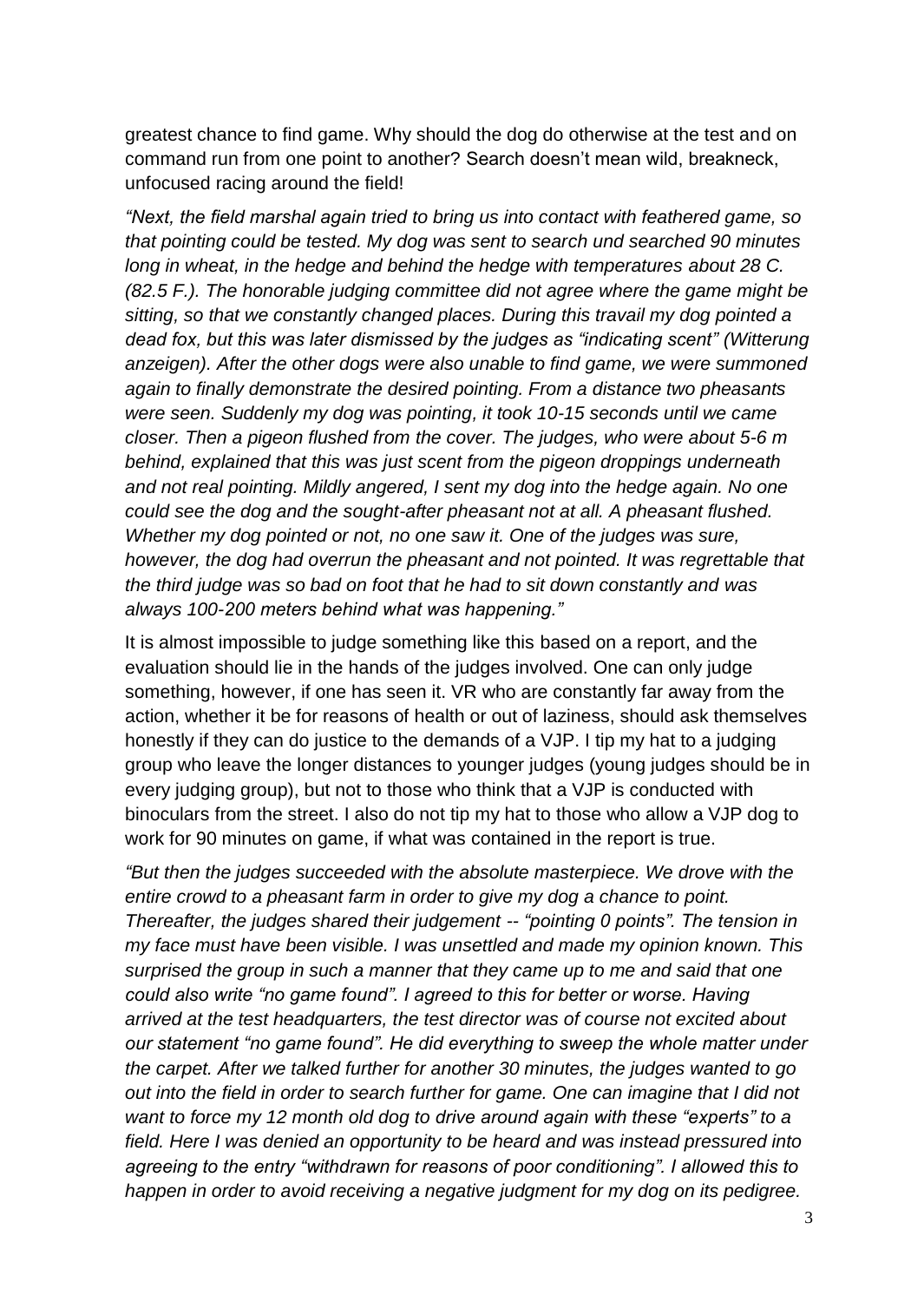*In the meantime, one of the judges had left before the announcement of scores, and therewith my testing scorecard could not be filled out. At this point, let me mention again that I would have said nothing about 3 points in the subject "pointing", but "natural pointing ability not shown" was simply false, just like the statement in the Vereinsblatt,(club newsletter) furred and feathered game "good". How do you think a first-time handler feels at a time like this? When the score sheet had still not arrived after 4 weeks, I wrote the Test Director to ask when I would receive the score sheet for the VJP. He replied that he couldn't do anything about it, if the score sheet had apparently been lost in the mail."*

These are quotes from the handler. Question: How would the participating judges write about the test? I also know that our small game "paradise" is no longer ideal. Still, a test may not end in this manner. Whom should we believe? How certain are our test results? This letter naturally concerned me. But in recent years I must also observe, that many handlers come to the tests poorly prepared. Many handlers work with their dogs, unfortunately, in an incorrect manner. Many go to puppy classes / dog schools without any desire to hunt. Some have little opportunity to work on live game, but train "field search" daily, until the day when the dog has lost all desire to run around on a field on which nothing can be found but mice. Then there are those who think that they have to continually work on hare and the really clever ones already take their dogs with to a driven hunt in the fall at an age of 7-10 months. And it has become a popular sport of a few hunters to first go with a young dog into a "Schwarzwildgatter" (enclosed training area with wild boar). Never seen a hare, never had a piece of warm game in their mouths, never been able to swim, never pointed, but go to a "Schwarzwildgatter" and/or to a driven hunt. These dogs are being used in hunting situations for which they are simply not prepared because of their age. Every young dog should first complete their training / have experiences with a hare track and only then follows the tracking work (first paw tracks then on hoofed game!). Every pointing dog should train its nose on feathered game and develop it further, as this fine scent is not as intensive as that of hoofed game and requires completely different behavior from the dog. Every pointing dog should be first properly trained in the field, search on a long check cord at first, always approach the game into the wind, and in this way! the dog achieves the proper head posture or nose and trains the use of nose (head and nose up high). Search into the wind, turn correctly into the wind, and in this way I shape the young dog for its future use in hunting. Search for game with the nose / find game and not by breakneck, unplanned and wild running about. Not without good reason do we speak in the VZPO of use of the fine nose which recognizes the slightest scent (pheasant, feathered game, small birds, resting place of a hare, etc.). Look at the dog in the field, how it attempts to sort out the scents with head moving back and forth and with a high nose; filters the fine scents-- imperceptible to we humans—of a pheasant, a partridge, a small bird or a hare and finds its way to game. That cannot be compared with the relatively strong scent of a pack of boar or the scent cloud of a herd of red deer. The same with Laut. Valuable for breeding is Laut on a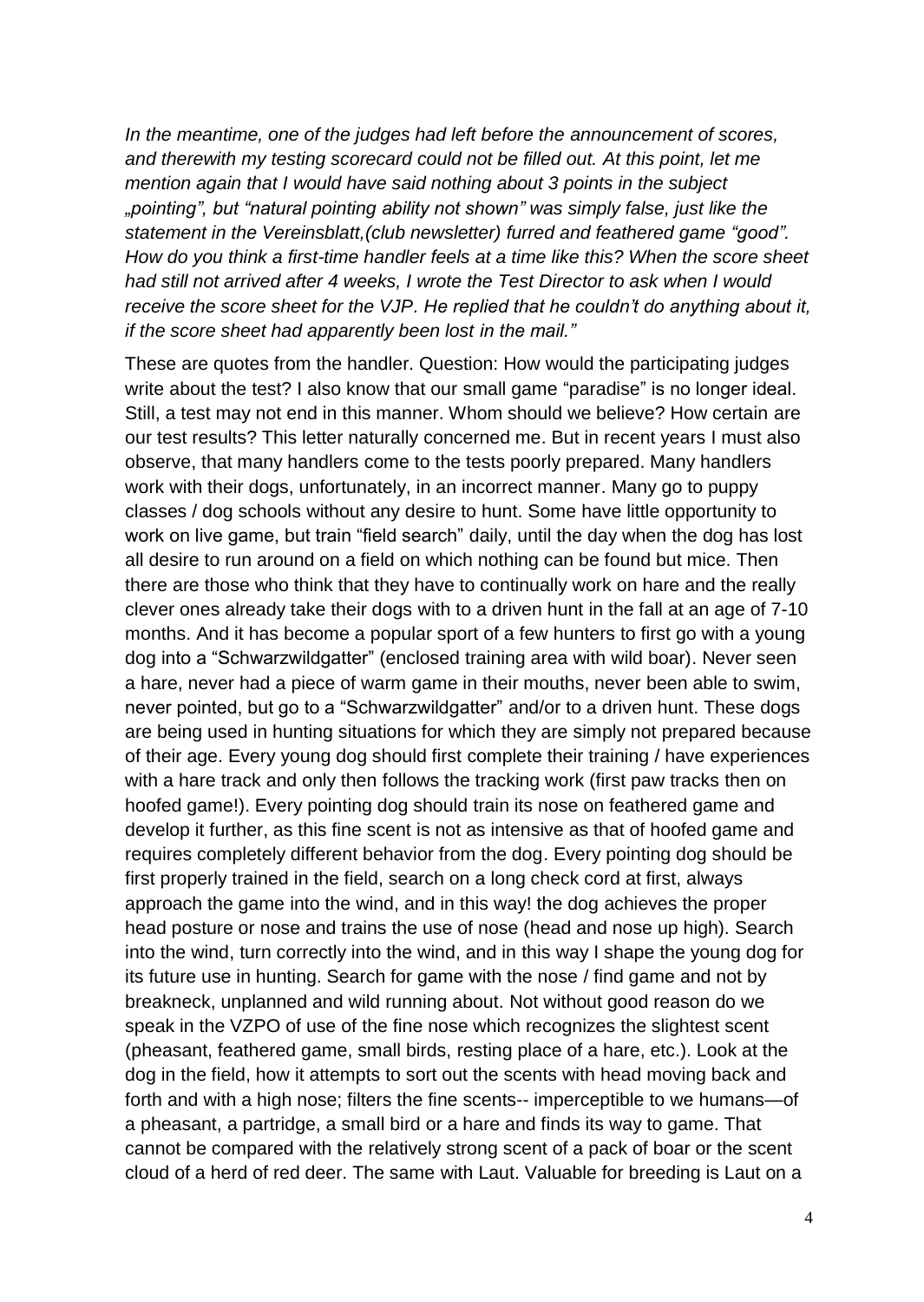hare track and this must first be awakened, before the dog gives Laut on the track of a wild boar / a red deer.

As a Verbandsrichter it is our task to filter out the strongest dogs, to highlight the dogs which belong de facto in our breeding. The really talented dogs do not need a lot of opportunities on the hare track or in pointing. The dog uses every opportunity to point, it works every hare track, regardless of the cover and weather conditions. In judging natural abilities, it is certainly wrong to evaluate dogs according to a fixed formula, in that—for example—all work by the dog (e.g. hare tracks) are added up and the total divided by the number of tracks.

The natural abilities of a young dog are often exhibited differently and thus the overall impression! is decisive for the final judgment. It is nearly impossible to point out all of the criteria which need to be considered in assessing the overall impression of the dog, but I'd like to explain a new fundamental principles at this point. In making a judgment, the type of cover on which the dog worked should be considered. Decisive is not the length of the work, e.g. of a track, but above all, under what conditions did the dog work in the field. In so doing, the temperature, the time of day, the ground cover, the moisture, etc. should be noted. None of us can judge exactly, how outward conditions like mineral fertilizers, manure, sprays, etc. affect the scent of a hare or how they affect the fine nose of a dog. Important in making a judgment is the dog's effort in the face of difficulties like turns, change of ground cover, obstacles, distractions during the work. In judging the dog, we always have to ask, what demands are we making of the dog in the field. Thus, for example, the search on a pheasant, whose behavior is unique, makes completely different demands on the dog than a partridge. The pheasant usually looks for relatively dense cover, in which the scent of a single bird sitting tightly is not widely spread and the possibility that a swiftly searching dog with a fine nose, which is not 100% tuned into pheasants, will overrun pheasants in dense cover, is extremely high, at least much higher than with field birds. All judges should be aware of this risk and ask themselves the question, whether one can ever speak about "running over game", if the dog occasionally doesn't briefly indicate or point a pheasant. Pointing is caused by the perception of the scent of game. Ideally, the dog approaches feathered game that is sitting tightly, without the existence of a fresh track. As the pheasant tends to run when disturbed, the dog will frequently come onto a track.

With dogs that have a lower stimulus threshold ("Taster", i.e. very sensitive dogs) even the perception of a track is sometimes enough to trigger pointing. A dog with a greater inclination to follow (stronger drive) will first work out the track, until it gets the direct scent of game in its nose and then points perhaps. This is only possible, however, if the track runs against the wind. If a pheasant runs with the wind or across the wind, then the dog cannot get any direct scent of game as it works out the track.

§11 (4) VZPO states among other things: the natural ability to point is demonstrated